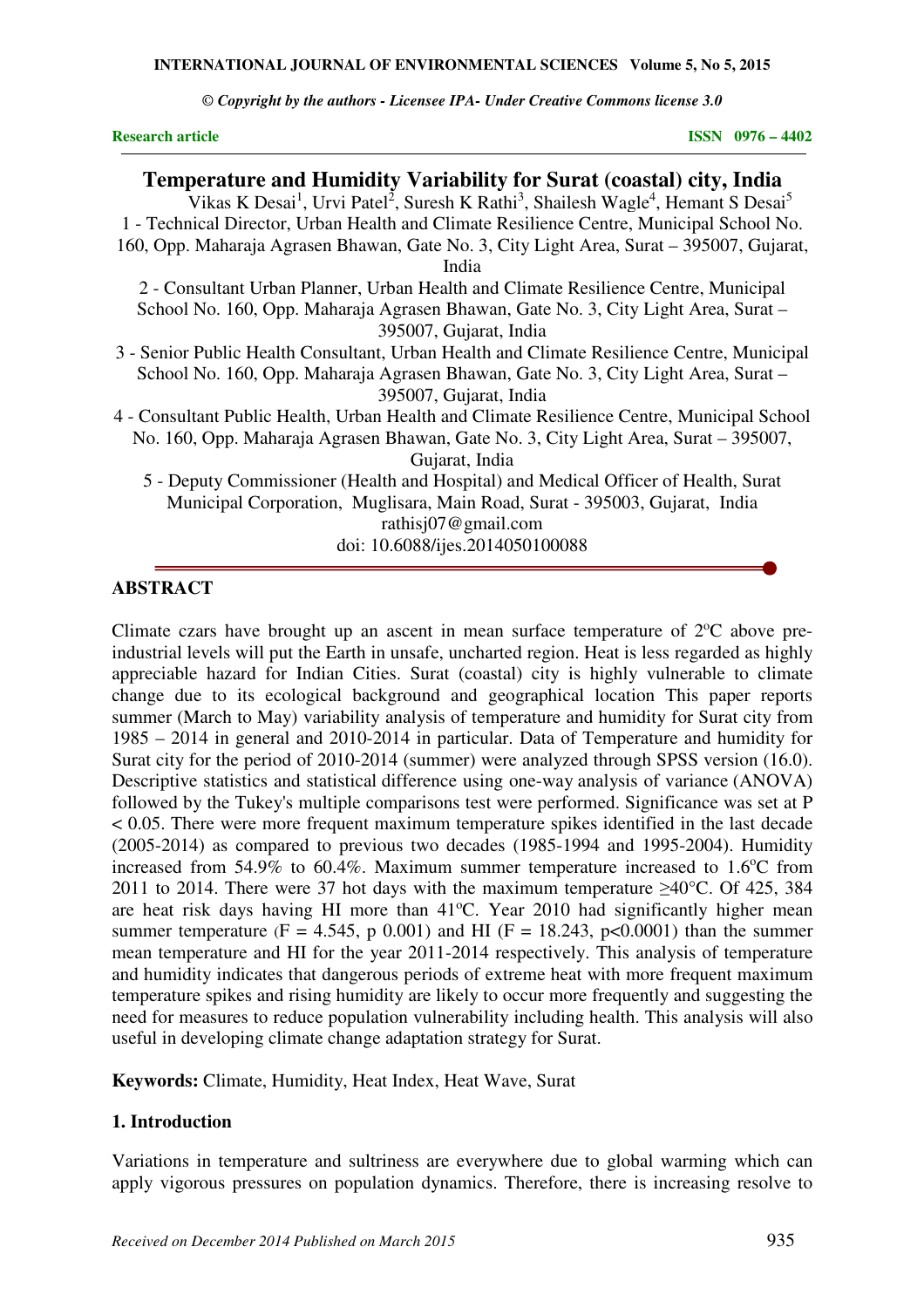constrain the public health impacts of exposure to sultry weather (Altizer 2006, Hajat 2010). Meteorological data for the last century suggests that the earth is warming but with significant variations at regional level (Kumar 2003). India faced the rise of the annual mean temperature, the annual mean maximum temperature and the annual mean minimum temperature by 0.42°C, 0.92°C and 0.09°C respectively over last century (Arora 2005). Indian Meteorological Department (IMD) defined heat wave as when either there is an excess of  $5^{\circ}$ C over a normal daily historical maximum temperature (30 year average) of less than  $40^{\circ}$ C; or an excess of  $4^{\circ}$ C over a normal historical maximum temperature of more than  $40^{\circ}$ C. However, the heat wave is acknowledged when the actual maximum temperature is above 45<sup>o</sup>C without considering the normal historical maximum temperature (Azhar 2014, IMD 2014). Gujarat (An Indian State) has also witnessed an increasing trend in the mean annual temperature, annual mean maximum temperature and the annual mean minimum temperature by the rate of 1°C, 0.7°C and 1.2°C respectively during last 50 years (Rathore 2013).

Cities or urban areas experience larger amounts of hotness introduction than encompassing provincial ranges, because of the urban high temperature island impact whereby temperatures in urban regions are generally speaking  $3.5^{\circ}$ C to 12<sup>o</sup>C higher than those found outside city limit (Wong 2013). Urbanization can intensify heat exposures for inhabitants of urban center regions, particularly for creating nations where in-movement of country poor and unplanned improvement of urban administration frameworks will be unable to keep pace with interest. Then again, this on-going pattern additionally raises challenges for municipalities to actualize particular and focused on activities to alleviate the effects of climbing temperatures.

High temperature makes distress by debilitating the human body past its capacity to cool itself. Cooling is essentially fulfilled by the evaporation of sweat. How proficiently this methodology capacity is specifically identified with the measure of water vapor buzzing around. High moisture content lessens the evaporative cooling rate of sweat, making it troublesome for the body to keep up a consistent and safe inside temperature. Heat Index (HI) to be highly appreciated while measuring how hot it feels when both humidity and temperature are high. Hence HI qualities ought to be considered alongside temperature. HI is defined as a relationship between surrounding temperature and relative humidity versus clear temperature (Rieck 2014, Rajib 2011). As per the National Oceanic Atmospheric Administration (NOAA) (NOAA 2014), the HI is a measure of how hot it feels by addition of relative humidity to the real air temperature.

Coastal cities of India behave differently from climate change perspective and Surat is one of them. Surat experience high relative humidity throughout the year so only temperature values will not provide the perfect scenario of how hot it feels in summer. Coupled with this the combination of heat and high humidity can cause an extreme heat event or heat wave. According to World Bank Sustainable Development Network, Surat is also one of the world's most climate change affected cities. More so, year 2010 is the warmest year Surat faced. Hence this paper reports summer (March to May) variability analysis of temperature and humidity for Surat from 1985 to 2014 in general and 2010-2014 in particular. Surat Municipal Corporation (SMC) is one of the very progressive Municipal Corporation with several award winning innovations and achievements also in the field of climate resilience. Urban health and Climate Resilience Centre (UHCRC) Governed by Surat Climate change Trust (SCCT) and both are developed under Asian Cities Climate Change Resilience Network (ACCCRN) - III initiatives are also symbolic of preparedness of SMC for Climate resilience. Also Surat city is proud of its inclusion in inaugural 33 cities under 100 Resilient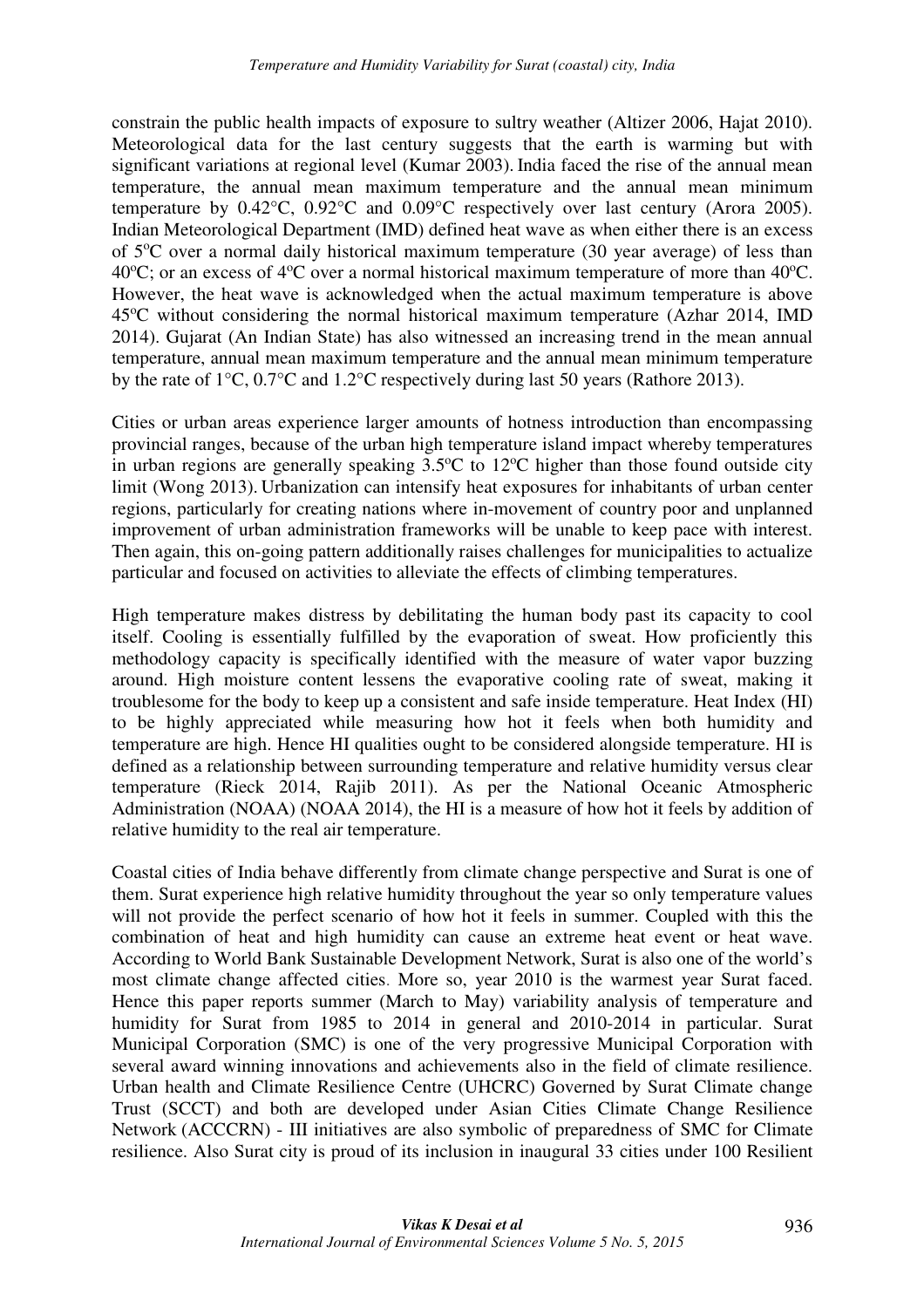Cities of the Rockefeller Foundation. This analysis will be also helpful in developing climate change adaptation strategy for Surat.

## **2. Material and methods**

# **2.1 Study area**

Surat India's ninth most populated city having population of 4.5 million with an area of 326.515 sq.km. It lies between 21.112° North latitude and 2.814° East longitudes. The city has overall 82.91% literacy rate (Census 2011). **S**urat is the commercial capital of Gujarat State and rests on the bank of the Tapi River, which flows into the Arabian Sea. The city has witnessed exponential urbanization rates over the past several decades (Zahav 2014). According to the report on Surat City Resilience Strategy (SCRS 2011), from its current 4.5 million populations, Surat is projected to grow to around 6.4 million by 2021 and 8.5 million by 2031.

The seasons of Surat city is broadly divided into summer, winter and monsoon with fluctuation in temperature. Due to proximity to sea, it is predominately humid and hot and represents as sub-humid of tropical climate. Summer months (March, April, and May) are relatively hot with temperatures ranging from 37.78 to 44.44°C. The maximum humidity is around 80%. Winters are not very cold and the climate is pleasant during the monsoon (Chauhan 2008). City's mean rainfall is 60 inches. About 90% of the rainfall occurs from June to September (SMC 2014).

## **2.2 Temperature and Humidity Data and Analysis**

The data on temperature and humidity were collected online from Tutiempo Network, S.L (Tutiempo 2014). Daily data including daily mean temperature (°C), daily maximum temperature (°C) for the period of 1985 to 2014 (only for summer months) is utilized for analysis. Daily mean temperature (°C), daily maximum temperature (°C) daily minimum temperature ( $\degree$ C) and daily mean humidity (%) for the period of 2010-2014 (only for summer months) is analyzed in detail for Surat city. Data were processed in Microsoft Excel and analyzed through SPSS version (16.0). One-way analysis of variance (ANOVA) followed by the Tukey's multiple comparisons test were used for statistical difference. Significance was set at  $P < 0.05$ .

Rothfusz Equation (Rothfusz 1990) for heat index is used because it fulfills the criteria of air temperature ( $>26^{\circ}$ C) and humidity ( $>39\%$ ). More so, this equation is also widely used for similar settings of Surat (Rajib 2011, Zahid 2010).

Heat Index equation:

 $HI = -42.379 + 2.04901523T + 10.14333127R - 0.22475541TR - 6.83783 \times 10^{-3}T^2$  $-5.481717 \times 10^{-2} R^2 + 1.22874 \times 10^{-3} T^2 R + 8.5282 \times 10^{-4} T R^2 - 1.99 \times 10^{-6} T^2 R^2$ Where  $T =$  ambient dry bulb temperature  $R$  = relative humidity (%)

HI value per day was computed from per day maximum temperature and mean humidity data. The various categories of the heat index has been summarized as Extreme Danger:  $>130^{\circ}$ F or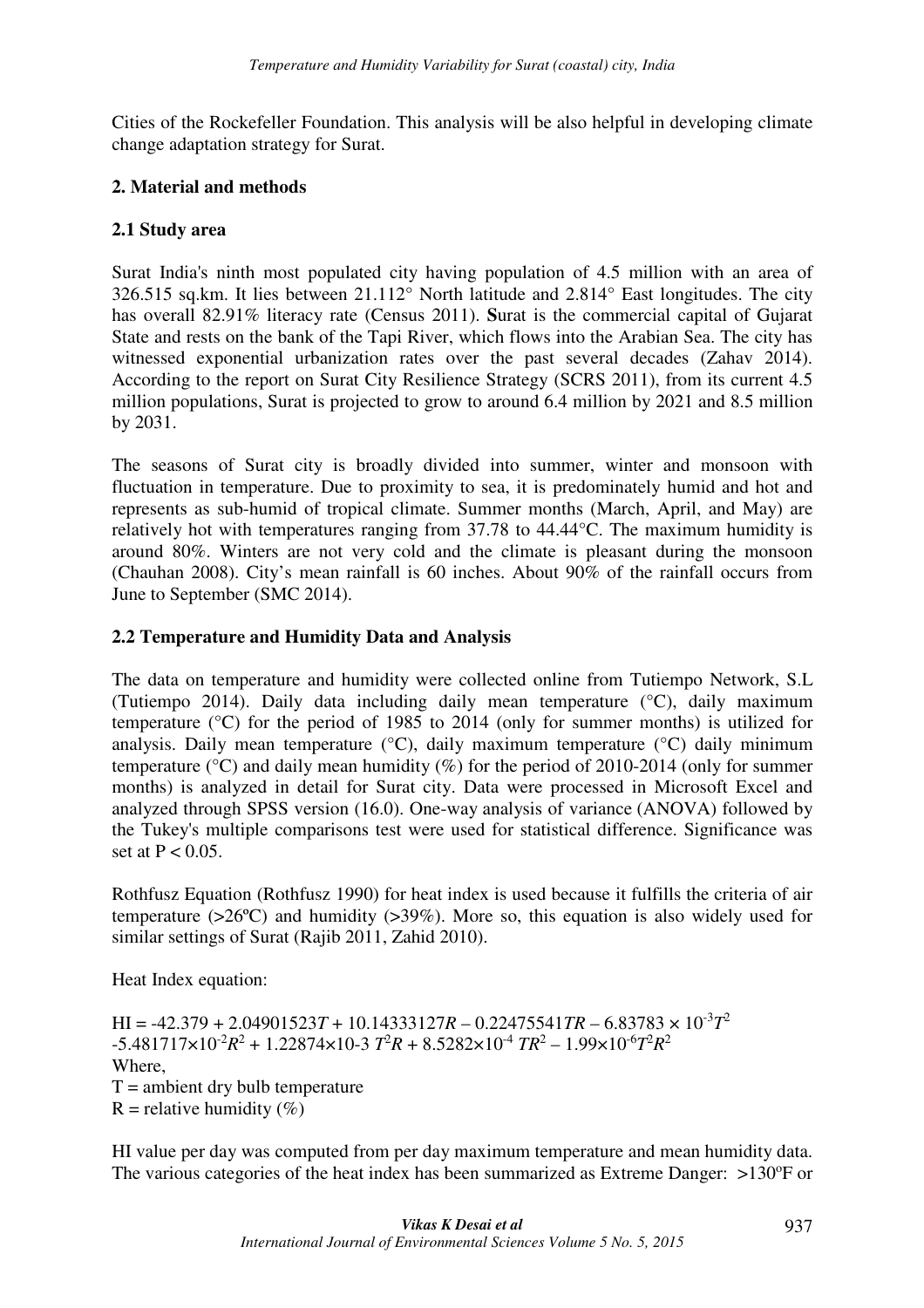$>54^{\circ}$ C; Danger: 105 – 130°F or 41-54°C; Extreme Caution: 90-105°F or 32-41°C and Caution: 80-90°F or 27-32°C (Zahid 2010).

**Heat Wave:** A heat wave is a prolonged period of excessive heat most often in very humid conditions and may cause heat stroke or even death to humans in summer (Meehal 2004). According to the IMD (IMD 2014) a heat wave is declared if the maximum temperature is 40°C or above. Heat wave can be forecasted 48 hours in advance and can be declared for a single day (NRDC 2013). As per the definition, number of heat wave days was computed. Days with missing data for any of the climatic indicators were not included in the analysis.

# **3. Result and conclusion**

The evaluation of temperature and humidity variability for the Surat (most vulnerable to climate change) ought to be the most urgent need of policy makers in the City and State, both in the environment and health sectors. This paper responds to this need by identifying the variability of temperature and humidity for last 30 years (1985-2014).

## **3.1 Summer (1985 – 2014)**

## **3.1.1 Temperature**

Analysis of temperature for summer season from 1985 to 2014 (2760 days) indicated that till 1990 there were two maximum temperature spikes in the year 1988 and 1990 respectively. After 1990 there was a spike at every fourth year till the year 2002 (spike in 1994, 1998 and 2002). The recorded maximum temperature was 44.44°C for the year 2004. However, 1988 showed maximum temperature  $54^{\circ}$ C which may be a data error. There is a spike at every third year from 2004 onwards till 2010 (2007 and 2010) and followed by a steady increase (Figure -1).



**Figure 1:** Summer Temperature (1985-2014)

# **3.1.2 Humidity**

The mean humidity for summer months has shown increasing trend from 54.9% to 60.4% over the last 30 years (Figure 2).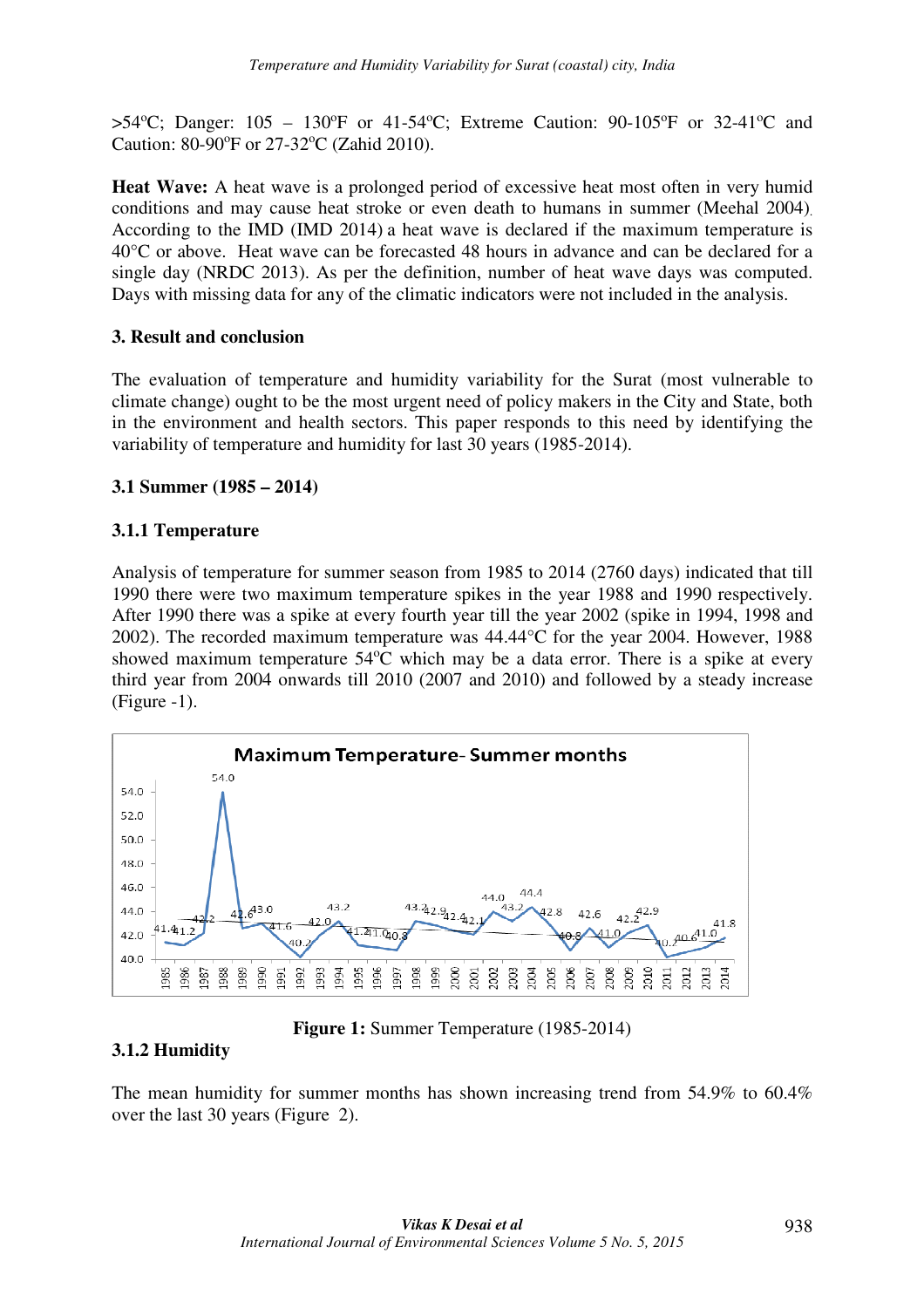

**Figure 2:** Summer Humidity (1985-2014)

# **3.1.3 Temperature and Humidity (2010-2014)**

Analysis of the yearly data from 2010 to 2014 indicated that the annual mean temperature of the Surat city during 2010 was 27.6°C which increased to 27.9°C in 2014. The annual mean humidity has decreased by 4.5 percent from 2010 to 2014. The range of highest temperature was 40.2°C to 42.9°C and the lowest temperature was 9.3°C to 13.1°C. Maximum temperature has increased by 1.6°C from 2011 to 2014. Minimum of lowest temperature recorded in the year 2012 (9.3°C) and from 2010 to 2014 lowest temperature has increased by  $2.6$ °C (Figure - 3).



**Figure 3:** Temperature and Humidity (2010 – 2014)

# **3.2 Summer (2010-2014)**

# **3.2.1 Temperature**

Analysis of temperature for summer season from 2010-2014 (460 days) indicated that except 2010 (already high), the maximum temperature has shown increasing movement across the years. Mean and minimum temperatures were decline for two years followed by upsurge for two consecutive years (Figure - 4).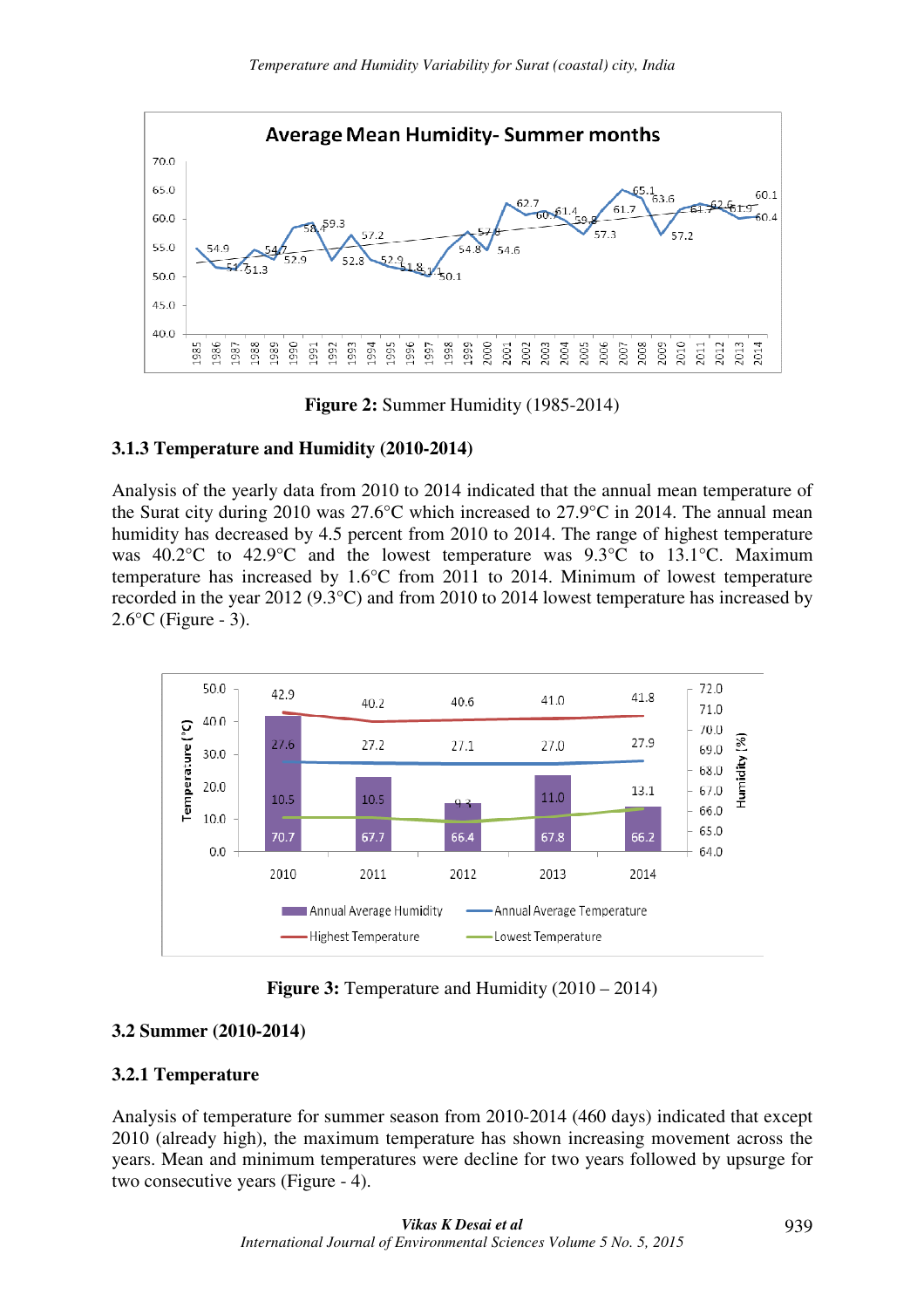

**Figure 4:** Summer Temperature (2010- 2014)

Analysis further revealed that the highest (42.9°C) and lowest (38°C) maximum temperatures were recorded in months of March 2010 and May 2011 respectively. A gradual decline in maximum temperature of March and increase in April-May for the year 2011-2014 is observed. Of 460 summer days, 37 days were having temperature of 40°C and above. Year 2010 was warmer in terms of high temperature with the maximum temperature of ≥40°C for 22 days as compared to 2011-2014. Graph also showing that after a pause for 2011 and 2012, 2013 and 2014 are showing upsurge in maximum temperature of  $\geq 40^{\circ}$ C (Figure 5).



**Figure 5:** Number of days with maximum temperature  $\geq 40^{\circ}$ C

**Note:** Numbers in the shape indicate the number of days with temperature  $40^{\circ}$ C and above of respective months

For summer 2010, the mean temperature was  $36.9 \pm 3.2$ °C which is significantly higher than the summer mean temperature for the year 2011 to 2014 ( $F = 4.545$ , p 0.001) (Table 1).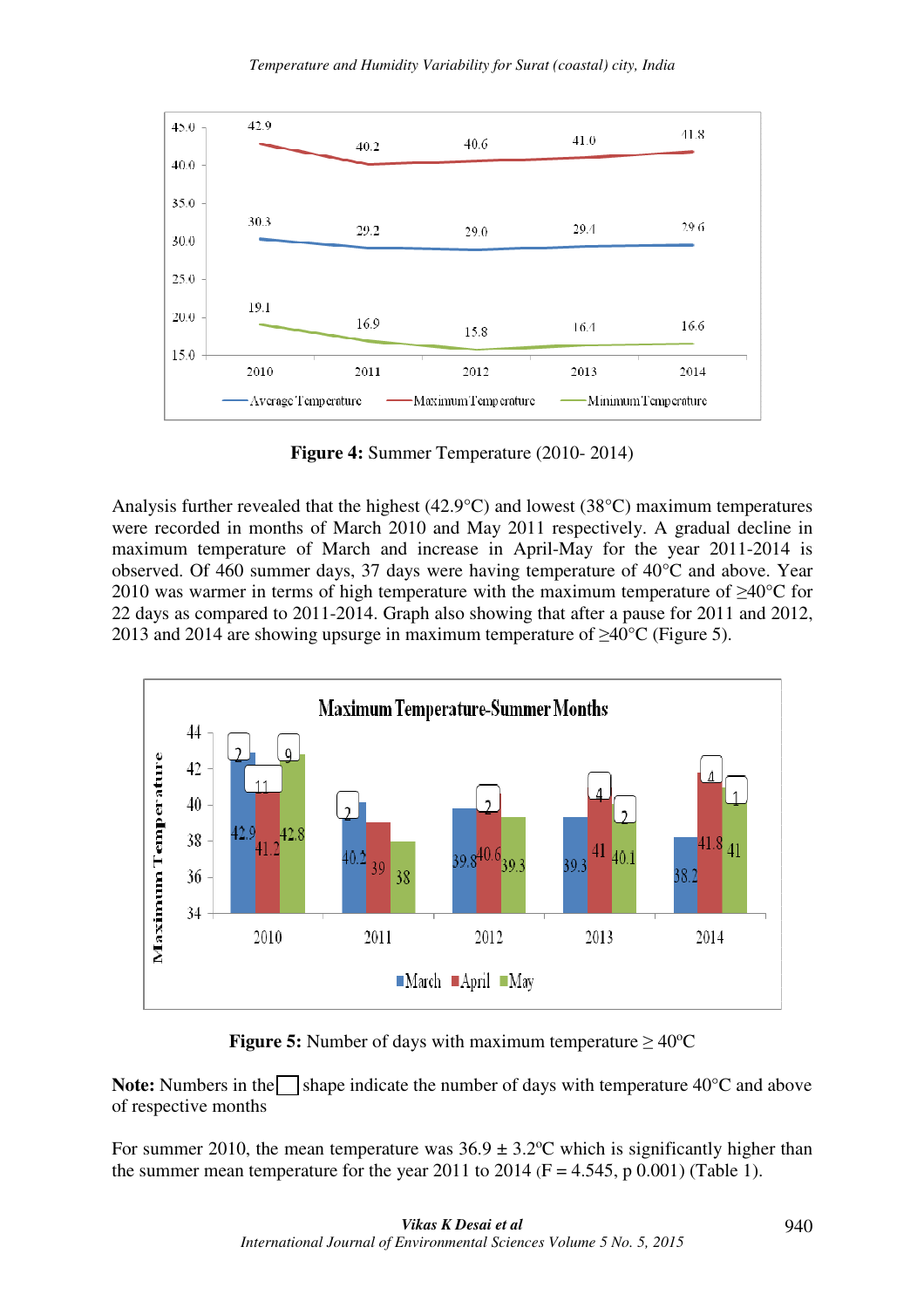| Year | $Mean \pm SD$  | 95% Confidence  | $F - Test$ | $P -$        |
|------|----------------|-----------------|------------|--------------|
|      |                | <b>Interval</b> |            | <b>Value</b> |
|      |                |                 |            |              |
|      |                |                 |            |              |
| 2010 | $36.9 \pm 3.2$ | $30.5 - 43.3$   | 4.545      | 0.001        |
|      |                |                 |            |              |
| 2011 | $35.5 \pm 2.2$ | $31.1 - 39.9$   |            |              |
| 2012 | $35.5 \pm 2.6$ | $30.3 - 40.7$   |            |              |
| 2013 | $35.5 \pm 2.4$ | $30.7 - 40.3$   |            |              |
| 2014 | $35.6 \pm 2.5$ | $30.6 - 40.6$   |            |              |

**Table 1:** Year wise summer mean temperature (2010-2014)

# **3.2.1 Humidity**

The maximum mean humidity for summer months was higher than 70% with negligible monthly variation except March month which is visibly fluctuating during all five years  $(Figure - 6)$ .



**Figure 6:** Summer humidity (2010-2014)

## **3.2.1.1 Heat (Hotness) Index: Heat Risk**

Of 460 summer days, 36 days excluded from the analysis (humidity value ≤39%). Of 425 summer days, 85 days with HI value of >54°C (extreme danger level), 299 days with HI values between  $41^{\circ}$ C to  $54^{\circ}$ C (danger level) Table – 2.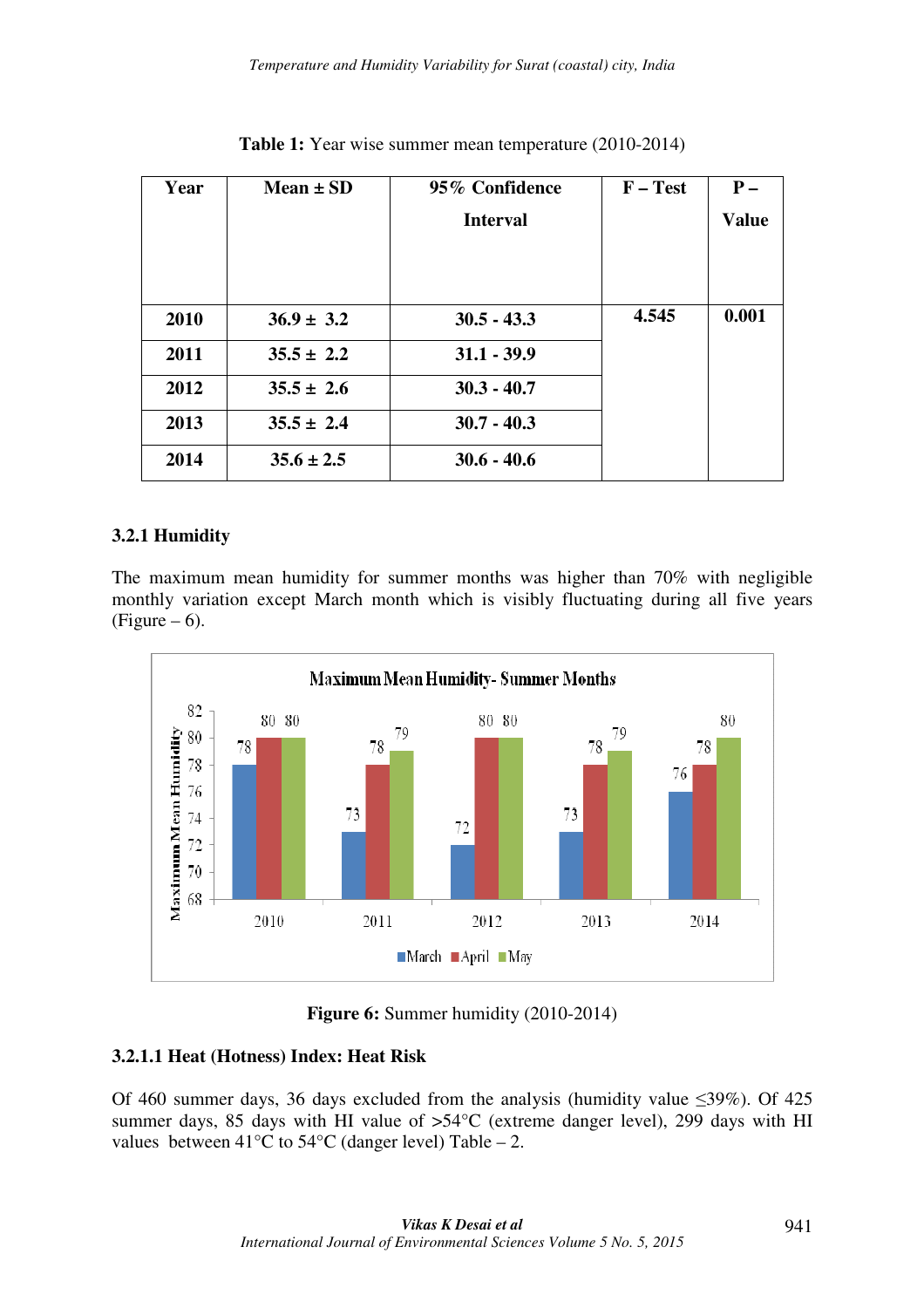| <b>Heat Index</b><br>Category                           | 2010<br><b>Days</b><br>$\mathscr{G}_{\boldsymbol{\ell}}$ | 2011<br><b>Days</b><br>$\left(\%\right)$ | 2012<br><b>Days</b><br>$(\%)$ | 2013<br><b>Days</b><br>$(\%)$ | 2014<br>Days $(\%)$ | <b>Total</b><br>Days $(\%)$ |
|---------------------------------------------------------|----------------------------------------------------------|------------------------------------------|-------------------------------|-------------------------------|---------------------|-----------------------------|
| Caution                                                 | $\overline{0}$                                           | $\Omega$                                 | (1.1)                         | $\Omega$                      | 1                   | $\overline{2}$              |
| $(27^{\circ}C - 31^{\circ}C)$                           | (0)                                                      | (0)                                      |                               | (0)                           | (1.1)               | (0.43)                      |
| Extreme<br>Caution<br>$(32^{\circ}C - 40^{\circ}C)$     | 4<br>(4.3)                                               | 4<br>(4.3)                               | 11<br>(12)                    | 7<br>(7.6)                    | 12<br>(13.0)        | 38<br>(8.26)                |
| Danger                                                  | 46                                                       | 67                                       | 59                            | 67                            | 60                  | 299                         |
| $(41^{\circ}C - 54^{\circ}C)$                           | (50)                                                     | (72.8)                                   | (64.1)                        | (72.8)                        | (65.2)              | (65.0)                      |
| <b>Extreme Danger</b>                                   | 34                                                       | 12                                       | 15                            | 9                             | 15                  | 85                          |
| $(>54^{\circ}C)$                                        | (37)                                                     | (13)                                     | (16.3)                        | (9.8)                         | (16.3)              | (18.48)                     |
| Number of days<br>with Humidity<br>$\leq$ 39% hence not |                                                          |                                          |                               |                               |                     |                             |
| considered for                                          | 8                                                        | 9                                        | 6                             | 9                             | 4                   | 36                          |
| analysis                                                | (8.7)                                                    | (9.8)                                    | (6.5)                         | (9.8)                         | (4.3)               | (7.83)                      |
| <b>Total</b>                                            | 92 (100)                                                 | 92 (100)                                 | 92 (100)                      | 92 (100)                      | 92 (100)            | 460 (100)                   |

**Table 2:** Heat index variability from 2010-2014

Maximum HI was 75<sup>o</sup>C for the year 2010. Number of days with HI  $\geq$ 41<sup>o</sup>C was almost similar from 2010 to 2014 which comprises significant proportion of summer days. Surat experienced extreme danger level heat index for 85 out of 425 days (Table 3).

**Table 3:** Heat index with Maximum Temperature (Total 425 days for 2010-2014)

|      | <b>Maximum</b>      | Number of<br>days with<br>the HI $\geq$ | $\mathbf{H}$<br>(Extreme Danger<br>$>54^{\circ}$ C) | <b>Maximum</b><br>Temp.<br>$\geq 40^{\circ}C$ | <b>Maximum</b><br>Temp. $(\geq)$<br>$40^{\circ}$ C) and |
|------|---------------------|-----------------------------------------|-----------------------------------------------------|-----------------------------------------------|---------------------------------------------------------|
|      | <b>Heat</b>         | $41^{\circ}$ C                          | <b>Days</b>                                         | <b>Days</b>                                   | $HI$ (>54 $°C$ )                                        |
| Year | index $(^{\circ}C)$ | <b>Days</b>                             |                                                     |                                               | <b>Days</b>                                             |
|      |                     |                                         | 34                                                  | 22                                            | 19                                                      |
|      |                     |                                         |                                                     |                                               |                                                         |
| 2010 | 75                  | 80                                      |                                                     |                                               |                                                         |
|      |                     |                                         | 12                                                  | $\overline{2}$                                | $\mathbf{0}$                                            |
| 2011 | 64                  | 79                                      |                                                     |                                               |                                                         |
|      |                     |                                         | 15                                                  | $\overline{2}$                                | $\overline{2}$                                          |
| 2012 | 62                  | 74                                      |                                                     |                                               |                                                         |
|      |                     |                                         | 9                                                   | 6                                             | 5                                                       |
| 2013 | 65                  | 76                                      |                                                     |                                               |                                                         |
|      |                     |                                         | 15                                                  | 5                                             | $\overline{4}$                                          |
| 2014 | 63                  | 75                                      |                                                     |                                               |                                                         |

Table-4 depicted that year 2010 had significantly higher HI than the HI for the years 2011- 2014 (F = 18.243, p < 0.0001).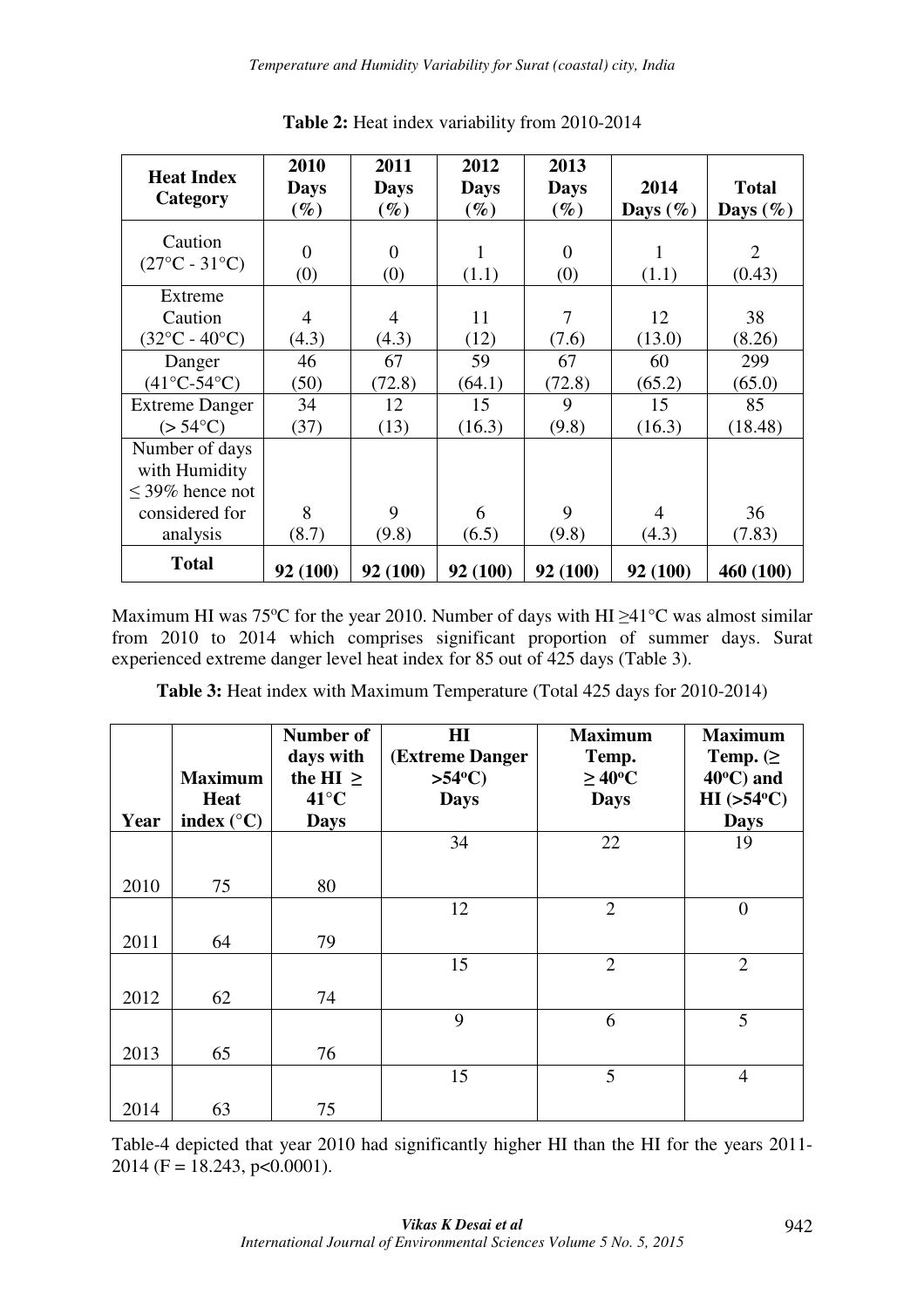| Year | Mean $\pm$ SD | 95%<br>Confidence<br>interval | $F - Test$ | P - Value |
|------|---------------|-------------------------------|------------|-----------|
|      |               |                               |            |           |
| 2010 | $52 \pm 7.7$  | $36.6 - 67.4$                 |            |           |
| 2011 | $48 \pm 5.9$  | $36.2 - 59.8$                 |            |           |
| 2012 | $48 \pm 6.8$  | $34.4 - 61.6$                 |            |           |
| 2013 | $47 \pm 6.1$  | $34.8 - 59.2$                 |            |           |
| 2014 | $48 \pm 6.7$  | $34.6 - 61.4$                 | 18.243     | < 0.0001  |

**Table 4:** Year wise mean heat index of Surat city

This paper aims to draw attention to temperature, humidity and heat risk index (relatively under-appreciated climate change determinants for coastal city of Surat), provides insight to understand climate change and directs for increasing resilience to extreme heat.

To the best of our knowledge, this is first paper of its kind for Surat (one of the twenty most climate change affected cities in the world) (Hallegatte 2013). Our findings of hot days and rise of Temperature are consistent with findings of the Intergovernmental Panel on Climate Change (IPCC), which shows that the mean surface temperature has expanded by around 0.6 $\degree$ c since the modern insurgency and is anticipated to climb further by 1.1 $\degree$ C to 6.4 $\degree$ C over the 21st century and hotness waves getting to be significantly more successive (Malik 2012). High temperature especially along with rising humidity is matter of concern in the context of Surat climatology as with most other coastal cities. There were more frequent maximum temperature spikes seen in the last decade (2005-2014) as compared to previous two decades (1985-1994 and 1995-2004). Humidity significantly increased from 54.9% to 60.4%. Maximum temperature has also shown increasing movement from 2011 to 2014. A gradual decline in maximum temperature for the month of March and increase in April-May for the year 2011-2014 is noted. Year 2010 was warmer in terms of high temperature with the maximum temperature of ≥40°C for 22 days as compared to rest of the study period. The maximum mean humidity for summer months is more than 70% for all five years. The hotness risk analysis from 2010-2014 portrays the significant augment of both temperature and relative humidity in recent past. This can well explained by the global warming which is responsible for the remarkable increment of most extreme and mean temperature amid summer. Proof from a few nations demonstrates that legitimate arranging and adjustment methods can minimize the unfavorable impact of high temperature and humidity (Malik 2012). Other than unfavorable climatic condition, natural contamination and conflict of precipitation brings about discernibly climbing humidity for Surat. Hotness and moisture content assume critical part in raised high temperature list component, which can prompt the uneasiness and wellbeing risk for Surat city populace.

Surat experienced 37 hot days and 384 days having HI more than  $41^{\circ}$ C out of 425 days. These can influence the (a) work execution of the populace that thus may have affect on economy of Surat (City with high Industrial production) and (b) human wellbeing and may prompt hazardous hotness issue like muscles spasms and hotness stroke. Subsequently, there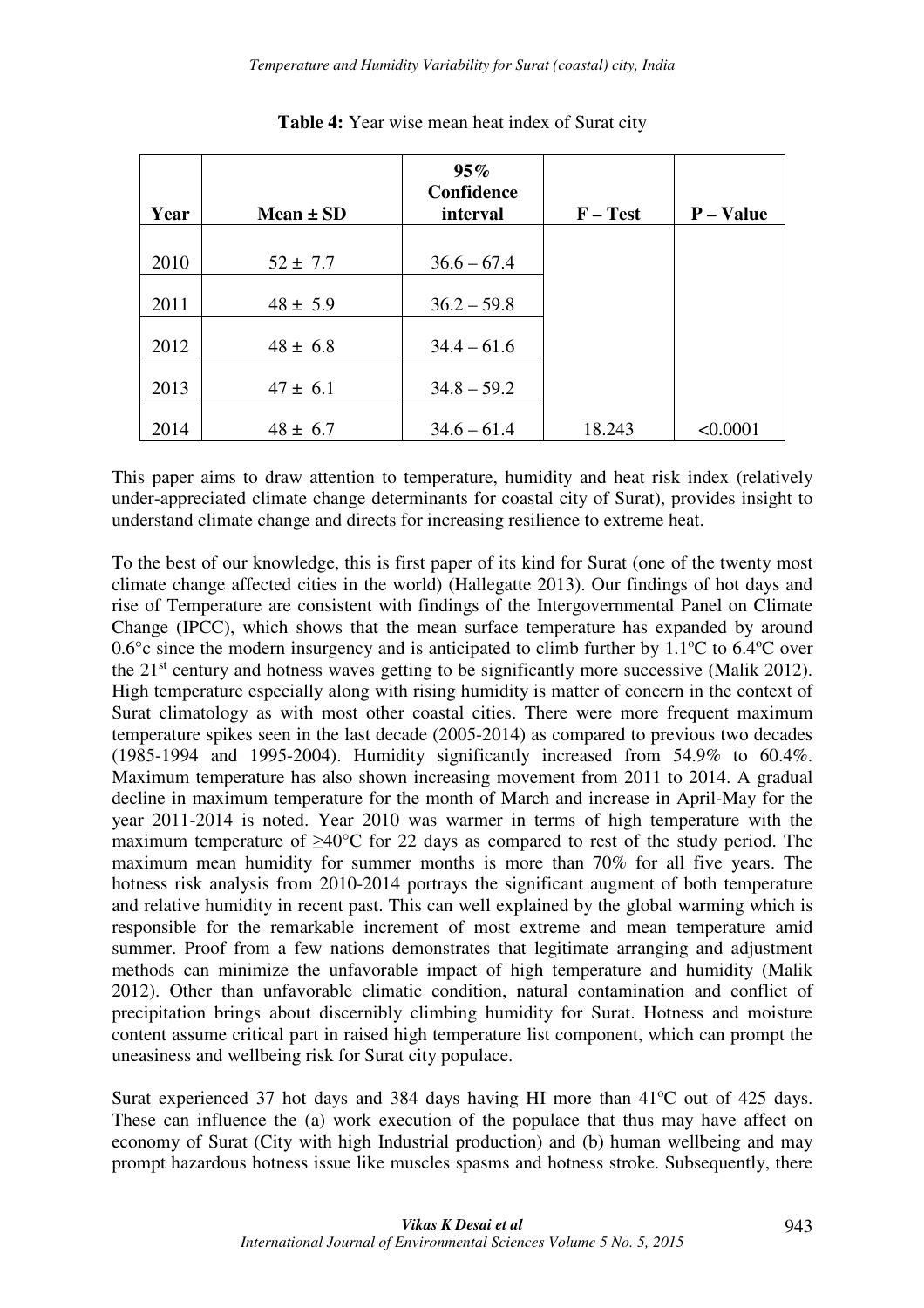is a dire need that Surat needs to arrange and execute intercessions to antagonistic climatic hotness influences.

Some limitations of our analysis need to be acknowledged.

- 1. The analysis is limited by the cut-off value for declaring heat wave for Surat. However, IMD guidelines were followed to declare heat wave but we believe that guidelines may be different for coastal city like Surat, where humidity cannot be ignored.
- 2. We can generalize the findings to other coastal cities like Surat but generalizibilty to all urban areas has limitation.

#### **4. Conclusion**

This paper concludes that example of climate change shows unsafe times of compelling high temperature with increase in humidity are liable to happen all the more as often as possible proposing the requirement for measures to diminish wellbeing weakness and to create environmental change adjustment technique for Surat city.

#### **Acknowledgement**

Authors would like to acknowledge the Tutiempo Network, S.L for meteorological data. The analysis was solely conducted under Urban Health and Climate Resilience Centre-UHCRC, Surat. The authors are grateful to the TARU Leading Edge Private Limited.

#### **4. References**

- 1. Altizer S, Dobson A, Hosseini P, Hudson P, Pascual M, et al. (2006), Seasonality and the dynamics of infectious diseases. Ecology Letters 9, pp 467–484.
- 2. Arora M, Goel NK, Singh P (2005). Evaluation of temperature trends over India. Hydrological Sciences Journal 50(1), pp 81-93.
- 3. Azhar GS, Mavalankar D, Nori-Sarma A, Rajiva A, Dutta P, et al. (2014) Heat-Related Mortality in India: Excess All-Cause Mortality Associated with the 2010 Ahmedabad Heat Wave. PLOS ONE 9(3), e91831. doi:10.1371/journal.pone.0091831
- 4. Census details available at http://www.censusindia.gov.in /pca/SearchDetails. aspx?Id=550944. accessed on August 4, 2014.
- 5. Chauhan KA, N.C. Shah NC (2008), A Study on Sustainable Urban Environment with Climatic Consideration in Housing Planning. Global Journal of Environmental Research 2(1), pp 12-17.
- 6. Hajat S, Kosatky T (2010), Heat-related mortality: a review and exploration of heterogeneity. Journal of Epidemiology and Community Health 64, pp 753-760. doi:10.1136/jech.2009.087999
- 7. Hallegatte S, Green C, Nicholls RJ, Corfee-Morlot J (2013), Future flood losses in major coastal cities. Nature Climate Change, pp 802–806. doi:10.1038/nclimate1979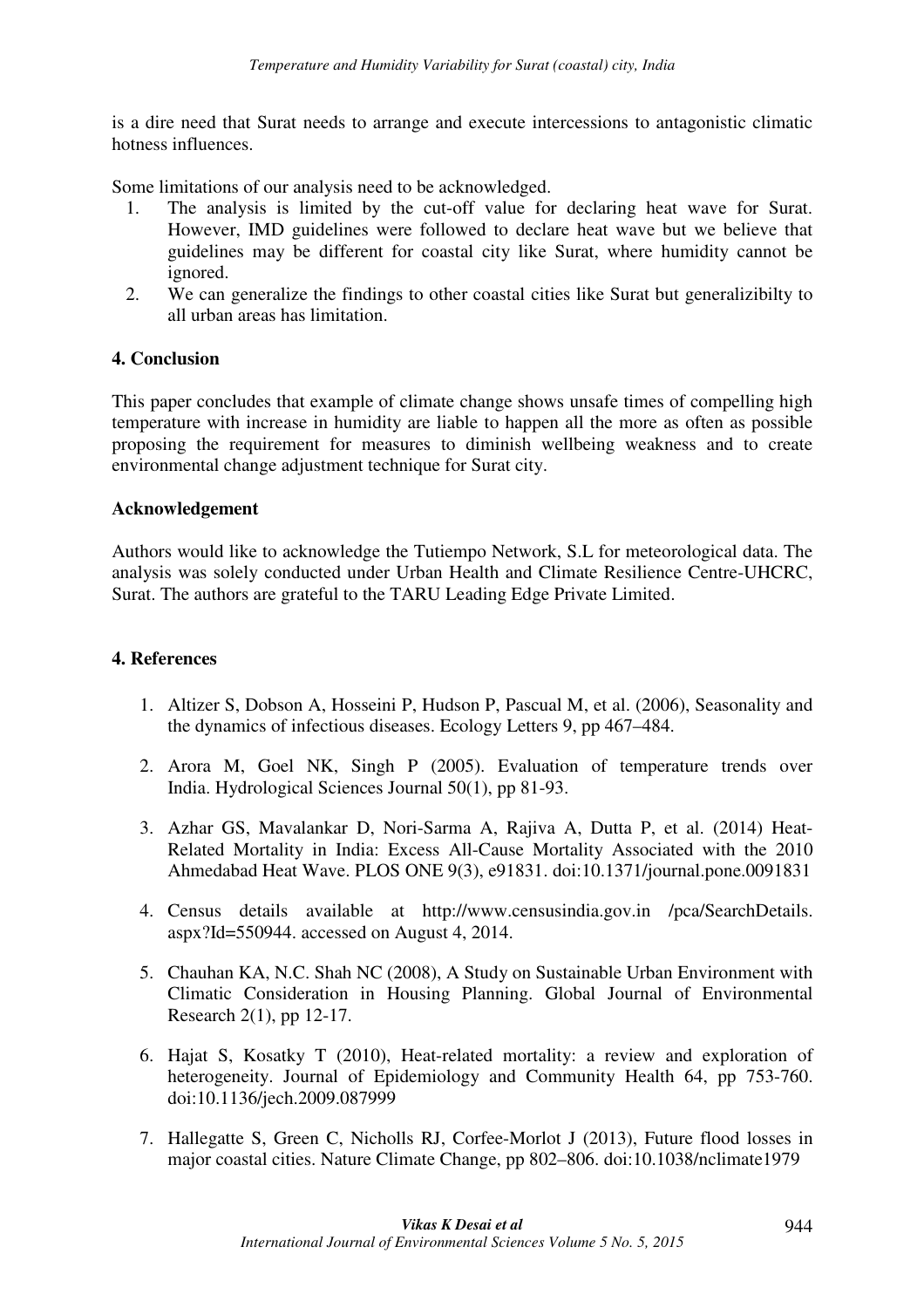- 8. IMD (Indian Meteorological Department), Terminologies and Glossary, www.imd.gov.in/doc/termglossary.pdf. accessed on July 28, 2014
- 9. Kumar R, Kumar K, Prasanna V, Kamala K, Despand N R, et al. (2003). Future climate Scenarios. In: Shukla, P. R., Sharma, S. K. (Eds.) Climate change of India. Vulnerability Assessment and Adaptation.
- 10. Malik SM, Awan H, Khan N (2012), Mapping vulnerability to climate change and its repercussions on human health in Pakistan. Globalization and Health 8, pp 31. doi:10.1186/1744-8603-8-31.
- 11. Meehl GA, Tebaldi C (2004), More intense, more frequent, and longer lasting heat waves in the 21st century. Science 305(5686), pp 994-997.
- 12. NRDC issue brief Rising Temperatures, Deadly Threat: Recommendations for Ahmedabad's Government Officials, (2013), available at http://www.nrdc.org/international/india/extreme-heat-preparedness/files/india-heatgovernment-officials-IB.pdf accessed on September 5, 2014.
- 13. Rajib MA, Mortuza MR, Selmi S, Asif Khan Ankur AK, et al. (2011), Increase of heat index over Bangladesh: impact of climate change. World Academy of Science, Engineering and Technology 5(10), pp 340-343.
- 14. Rathore A, Jasrai YT (2013), Evaluating temperature and precipitation variability over Gujarat, India from 1957-2007. International Journal of Scientific & Engineering Research 4(5), pp 956-962.
- 15. Rieck T. (2014), Heat index climatology for the north-central United States. Available online at http://www.crh.noaa.gov/crh/ssd/pdf/tsp\_17.pdf and accessed on November 15, 2014.
- 16. Rothfusz L.P (1990), The heat index equation. Technical attachment, Scientific Services Division NWS Southern Region Headquarters, Fort Worth, TX, SR 90-23.
- 17. SCRS (Surat City Resilience Strategy) (2011:13), available at http://www.indiaurbanportal.in/Publications/Publications141/Publications141672.PD F accessed on July 10, 2014
- 18. SMC, Vector borne disease control department, annual report 2013. Available at https://www.suratmunicipal.gov.in/Health/VBDC\_Annual\_Report.pdf?SrNo=205005 305405605505005405, accessed on December 10, 2014.
- 19. NOAA available at http://www.srh.noaa.gov/ama/?n=heatindex accessed on September 1, 2014.
- 20. Climate change, http://www.tutiempo.net/en/Climate/SURAT/428400.htm accessed on January 3, 2015.
- 21. Wong K, Paddon A, Jimenez A (2013), Review of World Urban Heat Islands: Many Linked to Increased Mortality. Journal of Energy and Resources Technology 135(2), pp135.